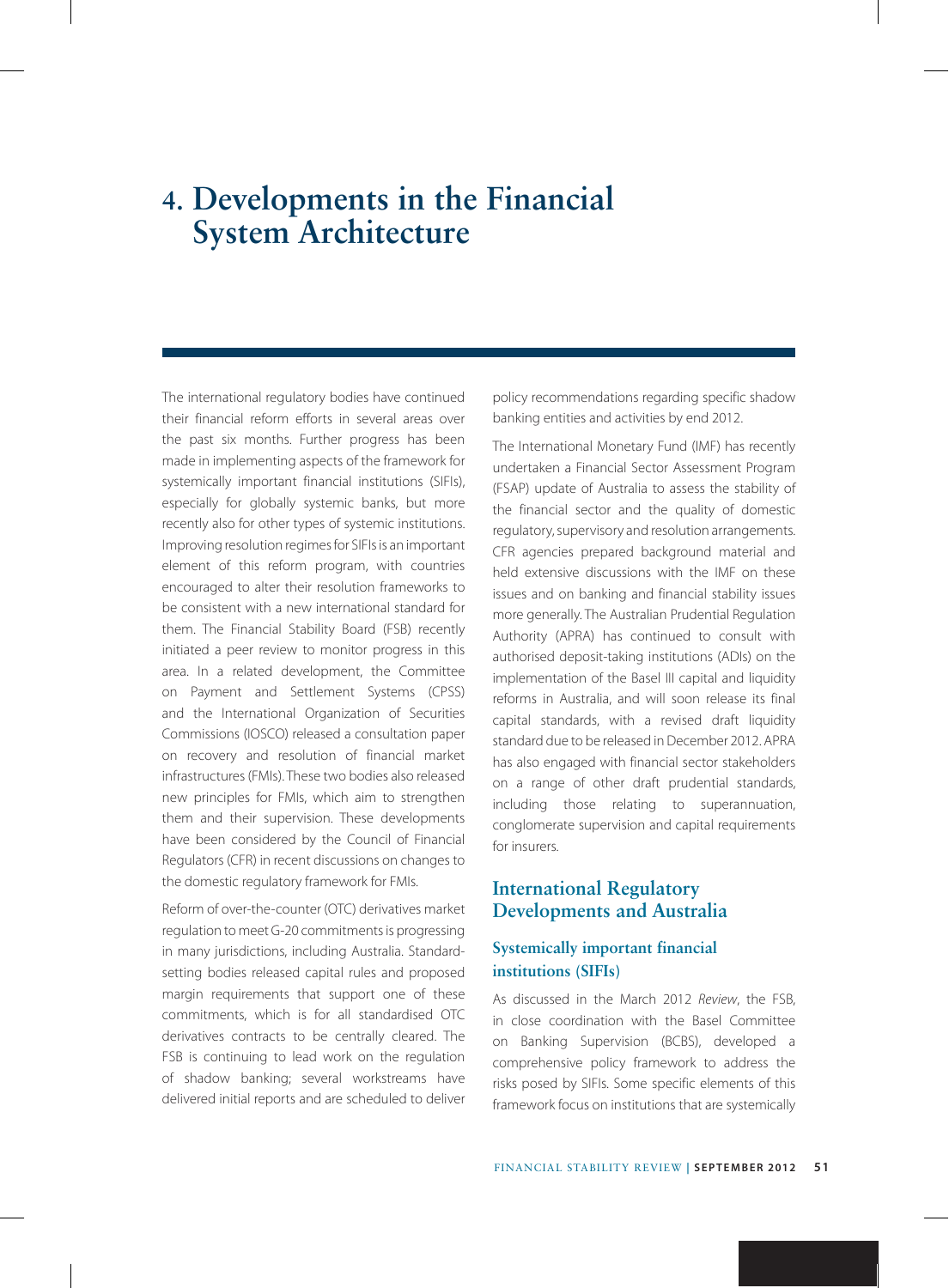important in a global context (G-SIFIs), in particular global systemically important banks (G-SIBs), to reflect the greater risks these institutions pose to the global financial system. The framework comprises a new international standard for resolution regimes, more intensive and effective supervision, requirements for cross-border cooperation and recovery and resolution planning, as well as, from 2016, additional capital requirements for those banks determined to be G-SIBs.<sup>1</sup> In recent months, work has progressed on implementing aspects of this framework. Cross-border crisis management groups led by the relevant G-SIB home authorities have been established for most of the 29 banks identified as G-SIBs by the FSB in 2011. Work is ongoing to develop resolution strategies and cross-border cooperation agreements by the end of 2012, so these G-SIBs can be resolved more easily. As part of an annual process, the FSB plans to publish an updated list of G-SIBs in November.

The FSB and BCBS were tasked by the G-20 with extending the G-SIFI framework to banks that are systemically important in a domestic context (D-SIBs). In response, the BCBS issued a consultation paper in June that sets out a principles-based framework for dealing with D-SIBs, to complement the (more prescriptive) framework for G-SIBs. The framework covers both the methodology for identifying D-SIBs and the measures that should apply to them, including additional capital requirements (higher loss absorbency (HLA)). The Bank and APRA contributed to the development of the framework.

Under the proposed D-SIB framework, national authorities are expected to develop a methodology, and use it to regularly assess the systemic importance of banks in their jurisdictions. The assessment should reflect the potential impact of a bank's distress or failure on the domestic economy and financial system, having regard to factors such as the size, interconnectedness, substitutability and complexity

1 For further information on the G-SIB framework, and the current list of banks identified as G-SIBs, see RBA (2012), 'Box C: Global Systemically Important Banks', *Financial Stability Review*, March, pp 66–68.

of banks, and any other factors the authorities deem important. The proposal envisages that all D-SIBs will be subject to a HLA requirement in the form of additional common equity Tier 1 capital. However, authorities will have flexibility to determine how much additional capital will be required. In cases where the subsidiary of a foreign bank is assessed as being a D-SIB by a host authority, home and host authorities are expected to coordinate and cooperate on the appropriate HLA requirement to impose on the subsidiary.

National authorities will be expected to publicly disclose information about their assessment methodologies and approaches to setting HLA requirements. The BCBS also intends to introduce a peer review process to scrutinise how different jurisdictions have implemented the principles. A revised framework, updated following feedback received during the consultation, was discussed at a BCBS meeting in September. The final framework will be presented to the G-20 Ministers and Governors in November, for implementation from January 2016 (consistent with the start date of the G-SIB framework).

Unlike the G-SIB regime, which does not apply to any Australian-owned banks, the D-SIB framework will have implications for Australia. APRA will be responsible for developing the assessment methodology (likely with input from the Bank) and for deciding on any HLA requirement and other potential measures. Given the flexibility provided in the proposed framework, APRA will be able to develop an approach that is best suited to Australia's circumstances. In particular, while the consultation document focuses heavily on HLA, it does make the point that other policy tools, particularly more intensive supervision, can also play an important role in dealing with the risks posed by D-SIBs. In this context, APRA's long-established internal risk-rating process – the PAIRS/SOARS framework – is already geared towards more intensive supervisory intervention for larger banks.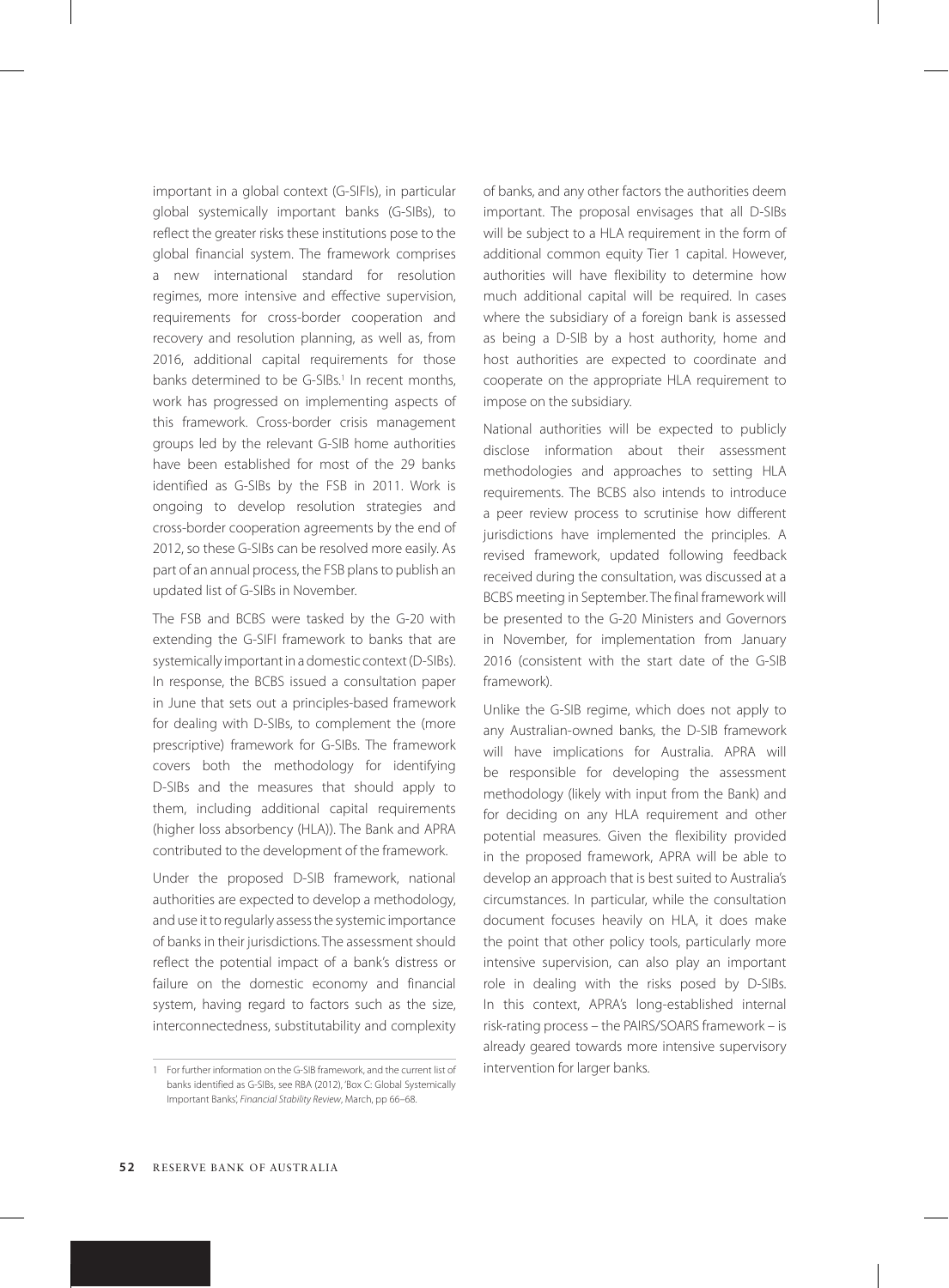The flexibility provided in the D-SIB framework also accommodates the different approaches to identify domestic SIFIs that have already been adopted in several countries. As noted in the previous *Review*, some of these identification methodologies are based on a single indicator (such as size) while others use multiple indicators, similar to the G-SIB approach. An example of the latter was the approach used by the US Financial Stability Oversight Council (FSOC) to recently designate eight 'financial market utilities' (FMUs) as systemically important. These FMUs will be subject to additional prudential and reporting requirements. These are the first designations by FSOC of systemically important FMUs under the Dodd-Frank Act, and were based on factors such as the value of transactions processed by the FMU, its counterparty exposures, its interconnectedness with other FMUs and the effect its failure would have on critical markets or the broader financial system.

The G-SIFI framework is also being extended to global systemically important insurers (G-SIIs). In May, the International Association of Insurance Supervisors (IAIS) issued for consultation its proposed methodology for identifying G-SIIs. The methodology is similar to the BCBS' approach for identifying G-SIBs. It uses indicators from five broad categories: size, global activity, substitutability, interconnectedness, and non-traditional insurance and non-insurance activities, though with a higher weight on the last two categories. As noted in the previous *Review*, the greater emphasis on non-traditional insurance and non-insurance activities reflects the IAIS' view that traditional insurance business does not normally generate systemic risk. Such risk is more likely to stem from other activities such as financial guaranty (including mortgage) insurance, credit default swaps, derivatives trading and leveraging assets to enhance market returns. The IAIS tested its methodology using 2010 data collected from 48 insurers in 13 jurisdictions. No Australian-owned insurer was included in the data collection. The IAIS is currently reviewing feedback received on its proposals before finalising its methodology. An initial list of G-SIIs, if any, is expected to be published by the FSB in the first half of 2013. The IAIS has also been developing a set of policy measures for G-SIIs, which will be consulted on later in 2012. These measures are expected to be consistent with the FSB's overall SIFI policy framework.

In addition to the G-SII methodology, the IAIS is continuing its work in other areas that will have implications for a wider set of insurers. In July, it released a draft of the *Common Framework for Supervision of Internationally Active Insurance Groups*. This framework is proposed to contain qualitative and quantitative requirements for internationally active insurers, recommendations on the supervisory process aimed at achieving consistent and effective supervision, as well as requirements for greater cooperation and coordination among national authorities in supervising complex cross-border insurance groups. The IAIS expects to finalise the framework by end 2013.

#### **Resolution regimes**

A key part of the SIFI framework is the FSB's new standard, *Key Attributes of Effective Resolution Regimes for Financial Institutions* (*Key Attributes*), which sets out the features that countries should have in their resolution frameworks. National authorities are being encouraged by the G-20 and the FSB to amend national resolution regimes to be consistent with the *Key Attributes*. To monitor, and hasten, progress in this area, the FSB recently initiated a thematic peer review of resolution regimes, to review FSB member jurisdictions' existing resolution regimes, and any planned changes, using the *Key Attributes* as a benchmark. The findings of the review will also inform the development of a methodology to assess jurisdictions' compliance with the *Key Attributes*. The review covers banks, insurers, securities firms and FMIs, though it will focus on banks because resolution regimes for them are generally the most advanced. The review is expected to conclude in early 2013.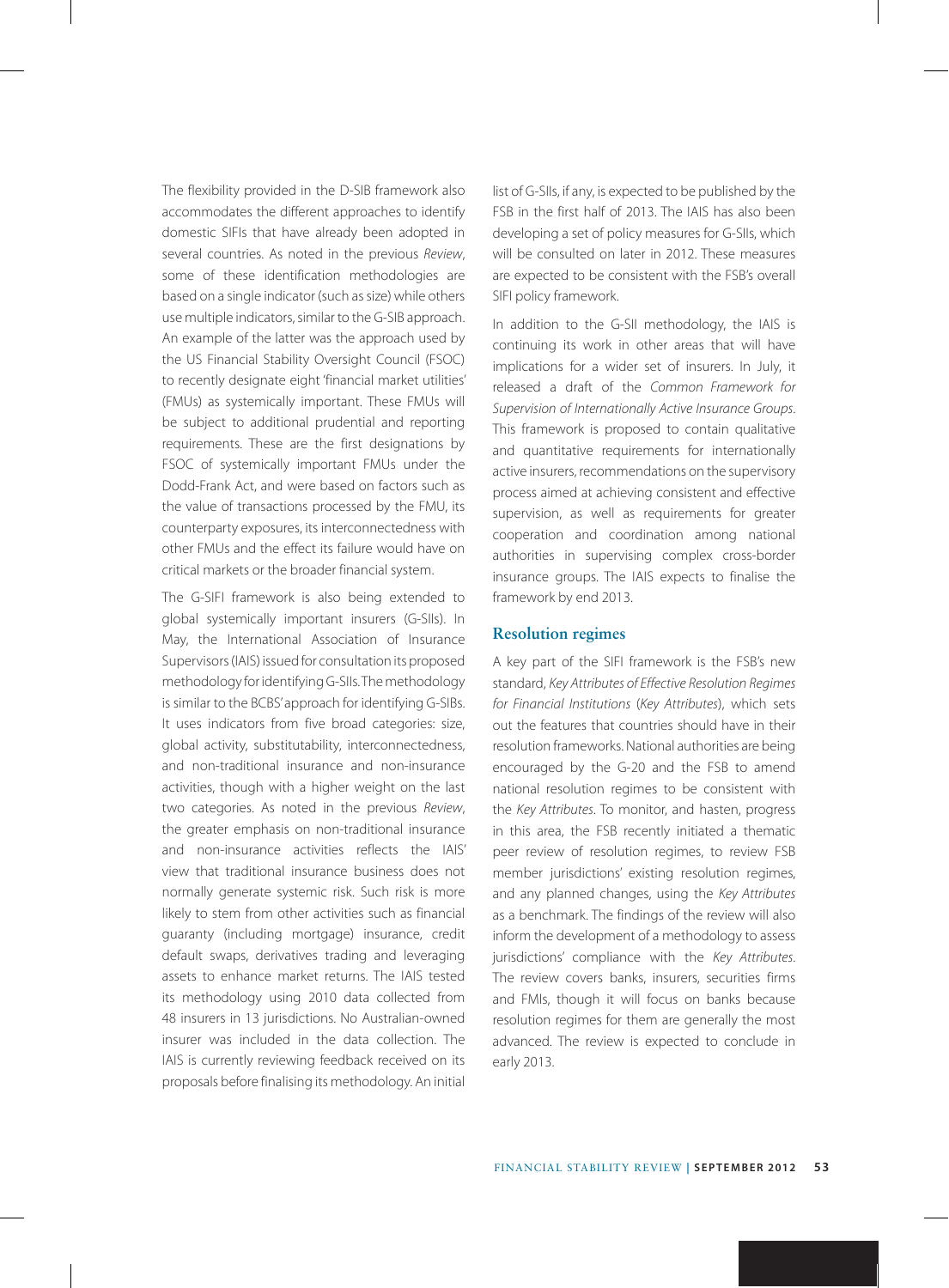The Australian Government released a consultation paper in September containing proposals to strengthen APRA's crisis management powers and to better align Australia's resolution framework with international standards, such as the *Key Attributes*. The proposals also seek to harmonise and enhance APRA's regulatory powers across the various Acts it administers. APRA's crisis management powers would be enhanced in several areas, including:

- **•** the ability to appoint a statutory manager to a wider set of institutions, including non-operating holding companies (NOHCs) and subsidiaries of NOHCs and other regulated entities
- **•** resolution powers over the Australian branches of foreign banks, and strengthened business transfer powers over Australian branches of foreign banks and insurers
- **•** directions powers that temporarily override company disclosure requirements
- **•** improvements to the operation of the Financial Claims Scheme
- **•** directions powers over superannuation entities.

Numerous other changes are proposed, including: simplifying and strengthening provisions relating to obtaining information and investigation; streamlining provisions regarding auditors and actuaries; introducing independent experts into the prudential framework; and refining and expanding the legal definition of 'prudential matters', which will be applied on a broadly uniform basis across the Acts. The consultation closes on 14 December, following which the Australian Treasury, in liaison with financial regulators, will advise government of possible reforms to existing arrangements. Separately, the CFR and the Trans-Tasman Council on Banking Supervision have been continuing their work on strengthening cross-border crisis management arrangements.

Other jurisdictions have also recently proposed enhancements to their resolution frameworks and tools, consistent with elements of the *Key Attributes*. In its response to the report by the Independent Commission on Banking, the UK Government stated in June that it will introduce bail-in powers, whereby unsecured creditors could have their claims reduced or converted to shares to help recapitalise a distressed bank. The UK Financial Services Authority recently released proposals which would require foreign banks from non-European countries with national depositor preference regimes to only accept deposits in the United Kingdom through a UK-incorporated subsidiary or implement an alternative arrangement that would ensure that UK depositors would be no worse off than the depositors in the home country if the bank were to fail. Under some depositor preference regimes, domestic depositors have a priority claim on the assets of a failing bank (ahead of UK depositors in a branch of that bank). This is contrary to one element of the *Key Attributes* which states that national regulations should not discriminate against creditors (including depositors) on the basis of their nationality, the location of their claim or the jurisdiction where it is payable. In June, the European Commission (EC) proposed bank recovery and resolution rules for the European Union (EU), to strengthen national resolution powers in key areas, including in regard to bail-in powers. Intervention by the authorities would become more intrusive as the situation deteriorates. In addition, as noted in 'The Global Financial Environment' chapter, the EC recently proposed initial steps towards a European banking union involving more integrated regulation, supervision, resolution and deposit guarantee arrangements.

The CPSS and IOSCO issued a consultation paper in July, *Recovery and Resolution of Financial Market Infrastructures*. The paper calls for robust recovery and resolution arrangements for FMIs, based on the recently released *Principles for Financial Market Infrastructures* (discussed below) and the *Key Attributes*. It also outlines the issues authorities should take into account when assessing recovery plans and establishing resolution regimes in accordance with the FSB's *Key Attributes*. The paper recognises the specific characteristics of FMIs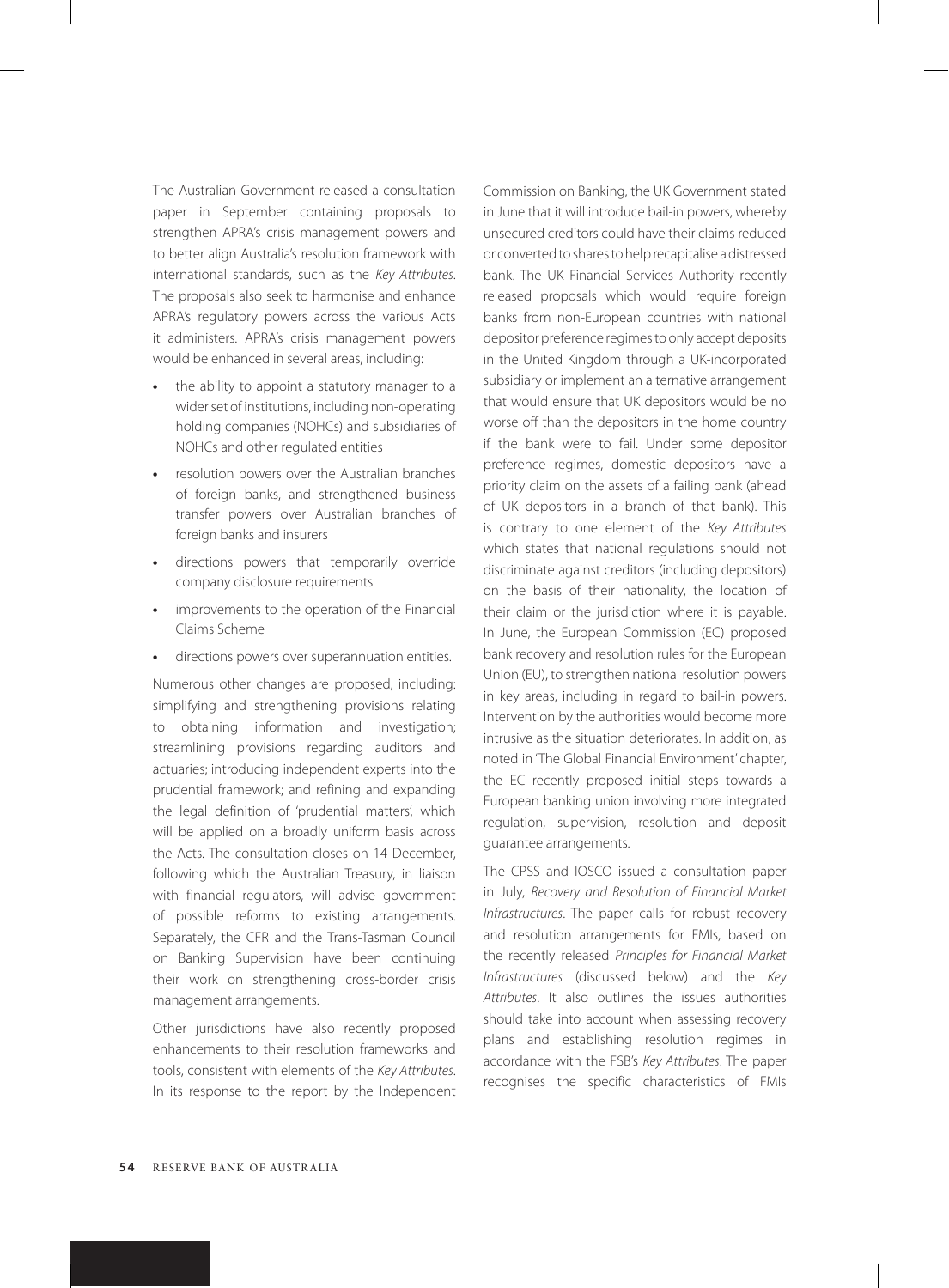relative to other financial institutions, including that there is often only a sole FMI providing systemically important services in a particular market and hence continuity of service provision is often paramount. Intervention by the relevant authorities, potentially through the appointment of a statutory manager, may therefore be necessary for the resolution of an FMI. Following feedback received during the consultation, CPSS-IOSCO will report on how to incorporate FMI-specific issues into the methodology for assessing compliance with the *Key Attributes*. The issues raised in the consultation paper also have a bearing on proposed intervention powers for Australian regulators of FMIs (see below).

## **Financial market infrastructures**

In April, the CPSS and IOSCO released the *Principles for Financial Market Infrastructures* (PFMIs), a comprehensive set of standards designed to apply to all systemically important payment systems, central counterparties (CCPs), securities settlement systems and trade repositories. The PFMIs, which harmonise and replace three existing sets of standards for FMIs, aim to provide greater consistency in the oversight and regulation of FMIs across jurisdictions. They recognise the critical role of FMIs, and the increasing use of centralised infrastructure, in part in response to the G-20 commitments around central clearing and centralised reporting of OTC derivatives. The PFMIs strengthen existing requirements in a number of areas, including the coverage of credit risk, the management of liquidity risk and governance. They also introduce several new principles, including on segregation and portability of client monies, general business risk and disclosure. Further, the PFMIs include resolution planning requirements, and arrangements for the orderly wind-down or recapitalisation of a failed CCP. Together with the PFMIs, CPSS-IOSCO issued two related consultation documents – an assessment methodology and a disclosure framework for PFMIs – which are due to be finalised later this year.

CPSS and IOSCO members and other relevant authorities are expected to adopt the PFMIs in their legal and regulatory frameworks by end 2012, while FMIs should observe the standards as soon as possible. In accordance with this, and as a CPSS member, the Bank is currently consulting on revisions to its *Financial Stability Standards* for clearing and settlement facilities, to ensure that they align with the PFMIs. The Bank will also apply the PFMIs in its self-assessments of RITS, Australia's real-time gross settlement system, and increase the frequency of these assessments. The PFMIs also affect the Australian Securities and Investments Commission's (ASIC's) supervisory framework. Accordingly, ASIC is also consulting on revisions to its *Regulatory Guide on Clearing and Settlement Facilities*.

## **OTC derivatives markets**

In June, the FSB published a third progress report on jurisdictions' implementation of the G-20 commitments relating to OTC derivatives, namely, that all standardised OTC derivative contracts should be traded on exchanges or electronic platforms, where appropriate, and centrally cleared by end 2012, and that all OTC derivative contracts should be reported to trade repositories. The report noted that jurisdictions with the largest OTC derivatives markets – the EU, Japan and the United States – have made the most progress with their legislative and regulatory programs. Other jurisdictions are generally less advanced in implementing the commitments, although progress has been made by many of them, particularly with respect to central clearing and the use of trade repositories.

As foreshadowed in the previous *Review*, the CFR provided a number of recommendations to the government in March on how best to implement the G-20 commitments in Australia. The government endorsed these recommendations and issued a consultation paper in April proposing a domestic legislative framework for implementing the reforms. Under this proposal, the *Corporations Act 2001* would be amended so that mandatory obligations could be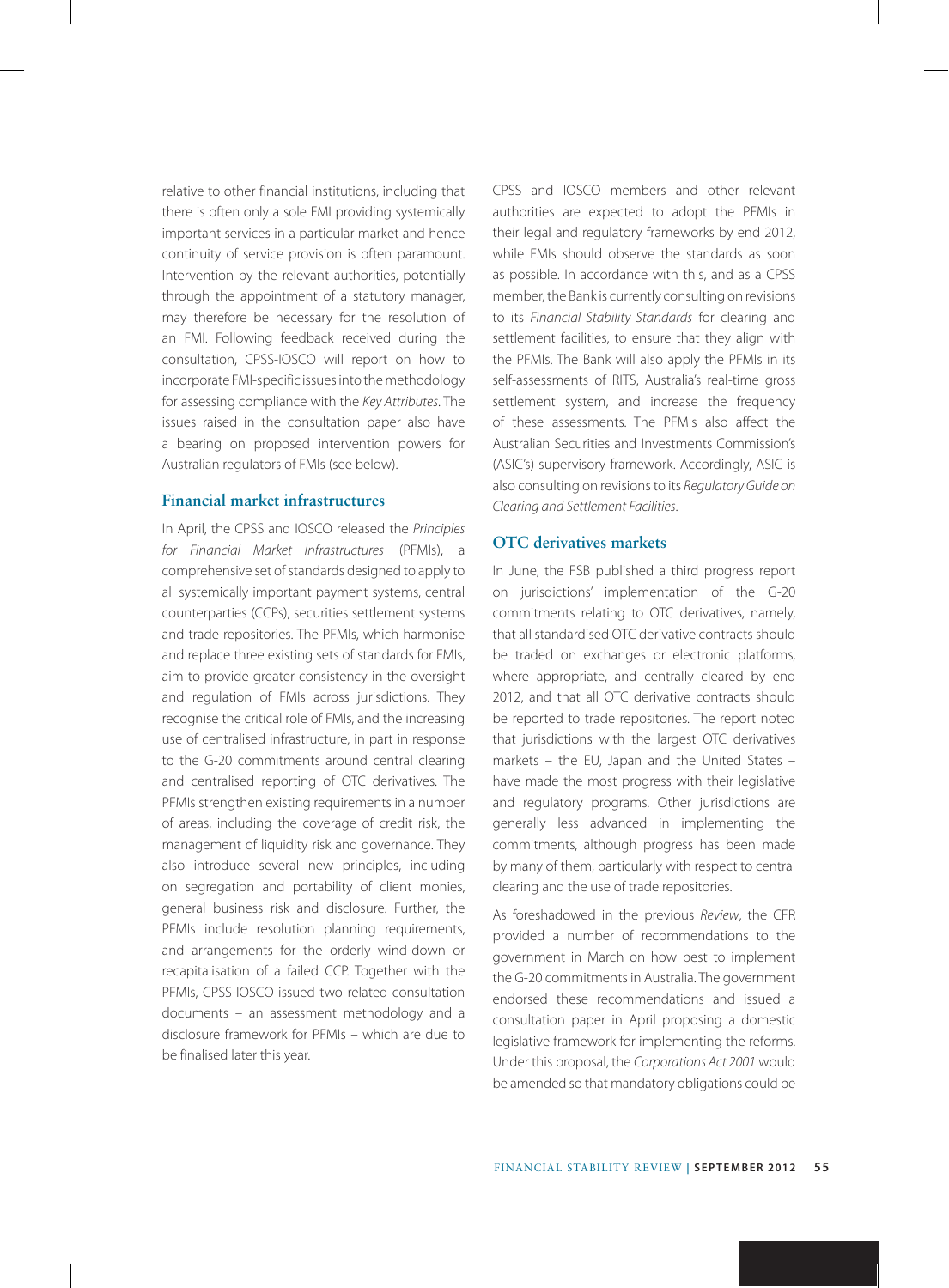imposed requiring that certain classes of derivatives be cleared by a CCP, reported to a trade repository, or executed on a trading platform. Any mandatory obligation would be imposed via a two-stage process. First, the relevant Minister, with advice from APRA, ASIC and the Bank, would prescribe a class of derivatives as being subject to a given obligation. Second, ASIC would develop rules covering matters such as the parties subject to the obligation and the timing of its introduction. The Bank and APRA would be consulted as part of any decision to issue a mandate. Following the consultation, a Bill setting out amendments to the Act was introduced into Parliament in September. In parallel, the CFR agencies are working on an assessment report on the domestic OTC derivatives market, due to be completed towards the end of the year – similar reports will be undertaken on a regular basis. One purpose of these reports is to assess progress of the Australian market in adopting desired reforms; if progress is insufficient then this could be a factor in determining whether mandatory obligations might be imposed.

To support the G-20 OTC derivatives-related commitments, in July international standard-setting bodies released capital rules and proposed margin requirements to encourage central clearing of OTC derivative contracts by banks and other institutions.

**•** The BCBS issued interim rules for the capital to be held against bank exposures to CCPs. For derivatives and securities financing transactions that are centrally cleared, the counterparty credit risk for these trades will attract a risk weight of 2 per cent if the CCP is supervised in a manner consistent with the PFMIs (and is thus a 'qualifying' CCP). This risk weight is substantially lower than that applying to counterparty exposures arising out of bilateral transactions, or exposures to 'non-qualifying' CCPs, thereby creating a capital incentive for central clearing through qualified CCPs. The BCBS is to undertake further work on a finalised approach, in collaboration with other standard-setting bodies. APRA recently released proposals for implementing these requirements

for Australian ADIs as part of its consultation on counterparty credit risk under Basel III.

**•** The G-20 commitment that OTC derivative contracts be centrally cleared relates specifically to standardised derivative contracts, since only these are likely to be suitable for central clearing. Non-standardised contracts, which account for a substantial share of the derivatives market, will therefore most likely remain subject to bilateral arrangements. To mitigate some of the risks associated with this segment of the market, and to ensure appropriate incentives to centrally clear trades, the BCBS and IOSCO released for consultation draft margining requirements for non-centrally cleared OTC derivatives. The proposals would require the bilateral exchange of both 'variation' margin and 'initial' margin between all financial institutions, as well as systemically important non-financial institutions. Variation margin provides for the regular exchange of cash between counterparties to meet mark-to-market profits and losses. Initial margin is collateral calibrated to cover, with a high probability, any losses arising should market prices move adversely between the last payment of variation margin and the close-out of exposure to a defaulting counterparty. Variation margin is already typically exchanged for non-centrally cleared trades, but initial margin has been less frequently applied. The BCBS and IOSCO are conducting a quantitative impact study to assess the effect of these proposals, including the likely demand on collateral, and will consider the results when finalising the proposal by end 2012.

In June, IOSCO published *International Standards for Derivatives Market Intermediary Regulation*, which provides international standards for the regulation of market participants in the business of dealing, making a market or intermediating transactions in OTC derivatives ('derivatives market intermediaries' or DMIs). Historically, these entities have, in many cases, not been subject to the same level of regulation as participants in the traditional securities market. The report makes recommendations in several areas, including registration/licensing standards, capital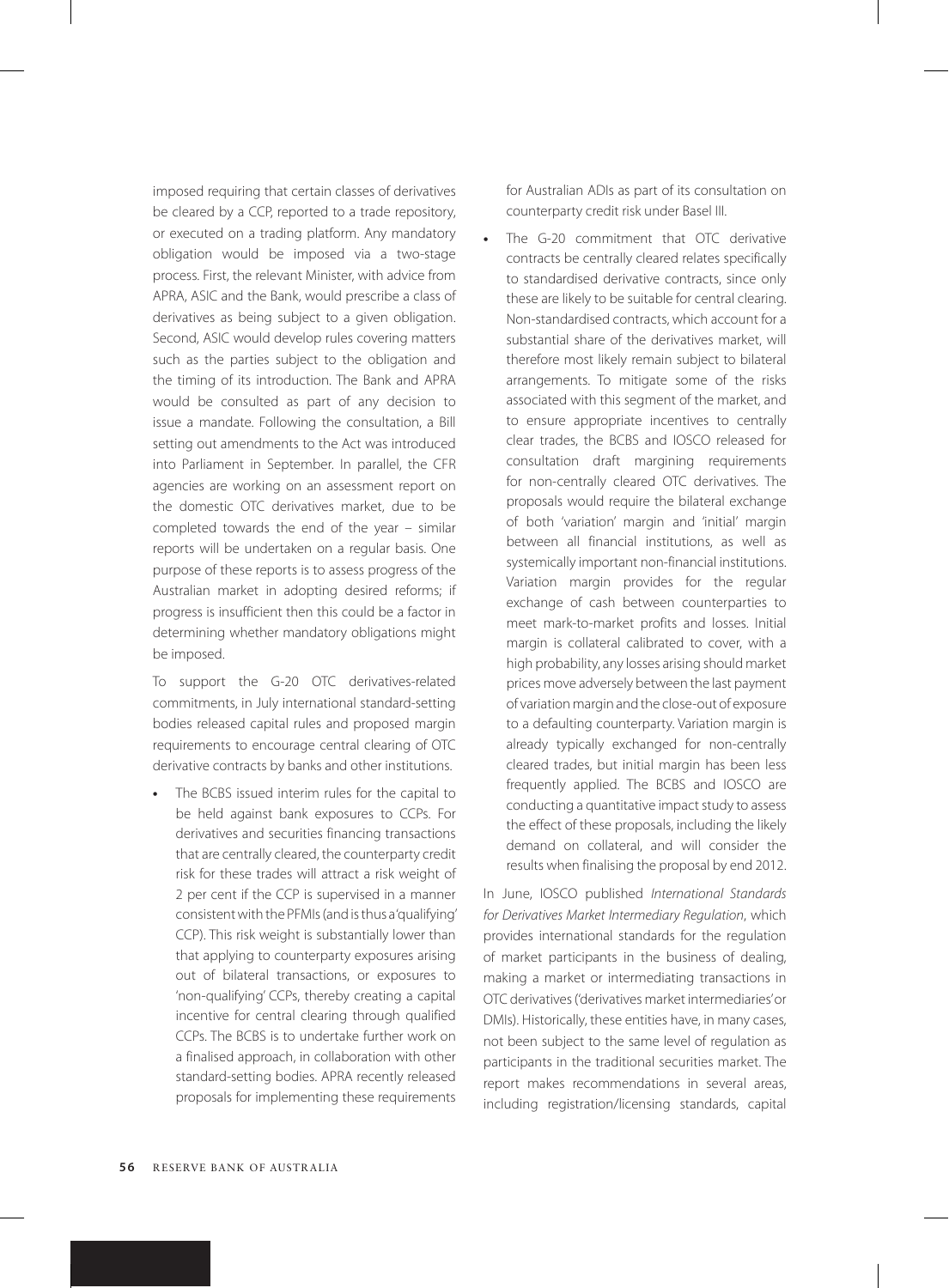standards or other financial resource requirements for non-prudentially regulated DMIs and business conduct and supervision standards. The recommendations seek to reduce risks to financial stability by helping to manage counterparty risk in OTC derivatives markets. They also aim to protect participants in OTC derivatives markets from unfair, improper or fraudulent practices. The report emphasises the importance of cross-border consistency in the regulation of DMIs given that many operate in multiple jurisdictions.

# **Assessing implementation of Basel III capital reforms**

The BCBS continues to monitor implementation of the Basel capital framework (that is, Basel II, Basel 2.5 and Basel III), to encourage its full, timely and consistent implementation by countries. In a June report to the G-20, the BCBS stated that significant progress had been made, with most of its 27 members having already implemented Basel II and 2.5 (the July 2009 enhancements on market risk and securitisations) and released draft or final rules for the implementation of Basel III in their jurisdictions. However, the BCBS also noted that, based on current plans, some jurisdictions may not implement Basel III according to the agreed time lines. The BCBS will present an updated progress report on Basel III implementation to the G-20 Ministers and Governors in November.

As noted in the previous *Review*, the BCBS is also conducting peer reviews of its members' implementation of all components of the Basel capital framework, to ensure they are consistent with the minimum standards agreed under Basel III. The results of the initial reviews (for the EU, Japan and the United States) are due to be published around the end of September.

## **Shadow banking**

Led by the FSB, work is progressing on strengthening the oversight and regulation of shadow banking systems. The five workstreams noted in the March 2012 *Review* are continuing their work to develop policies to manage the risks posed by: banks' interactions with shadow banking entities; money market funds (MMFs); other shadow banking entities such as finance companies; securitisation; and securities lending and repos. These workstreams are scheduled to provide their policy recommendations by end 2012. IOSCO is leading the workstreams on MMFs and securitisation and released initial reports on these two areas in April and June. The report on MMFs provides a preliminary analysis of the risks that MMFs could pose to financial stability and seeks views on a range of policy options to address those risks, such as imposing capital and liquidity requirements. The report on securitisation includes draft policy recommendations covering risk retention, improvements in transparency and measures to standardise disclosure of securitisation structures. The workstream on securities lending and repos released an interim report in April that provides an overview of these markets and how they are currently regulated. It also discusses how these activities might pose risks to financial stability, for example by contributing to the procyclicality of leverage and interconnectedness (such as through collateral re-use), or possibly sparking a fire sale of collateral assets.

The FSB has also been examining the results of its latest annual monitoring exercise on shadow banking, which was extended this year to cover all of its 24 member jurisdictions. The Bank again contributed information on Australia's relatively small shadow banking system for this exercise, drawing on its own regular monitoring of developments in the sector. In addition to enforcing disclosure, licensing and conduct requirements on shadow banking entities, ASIC also monitors industry trends, with a focus on identifying emerging risks to financial stability. In late March, ASIC released a report on the Australian exchange-traded fund (ETF) market, including details of how the market is regulated. The report concluded that Australia's current regulatory framework is consistent with IOSCO's proposed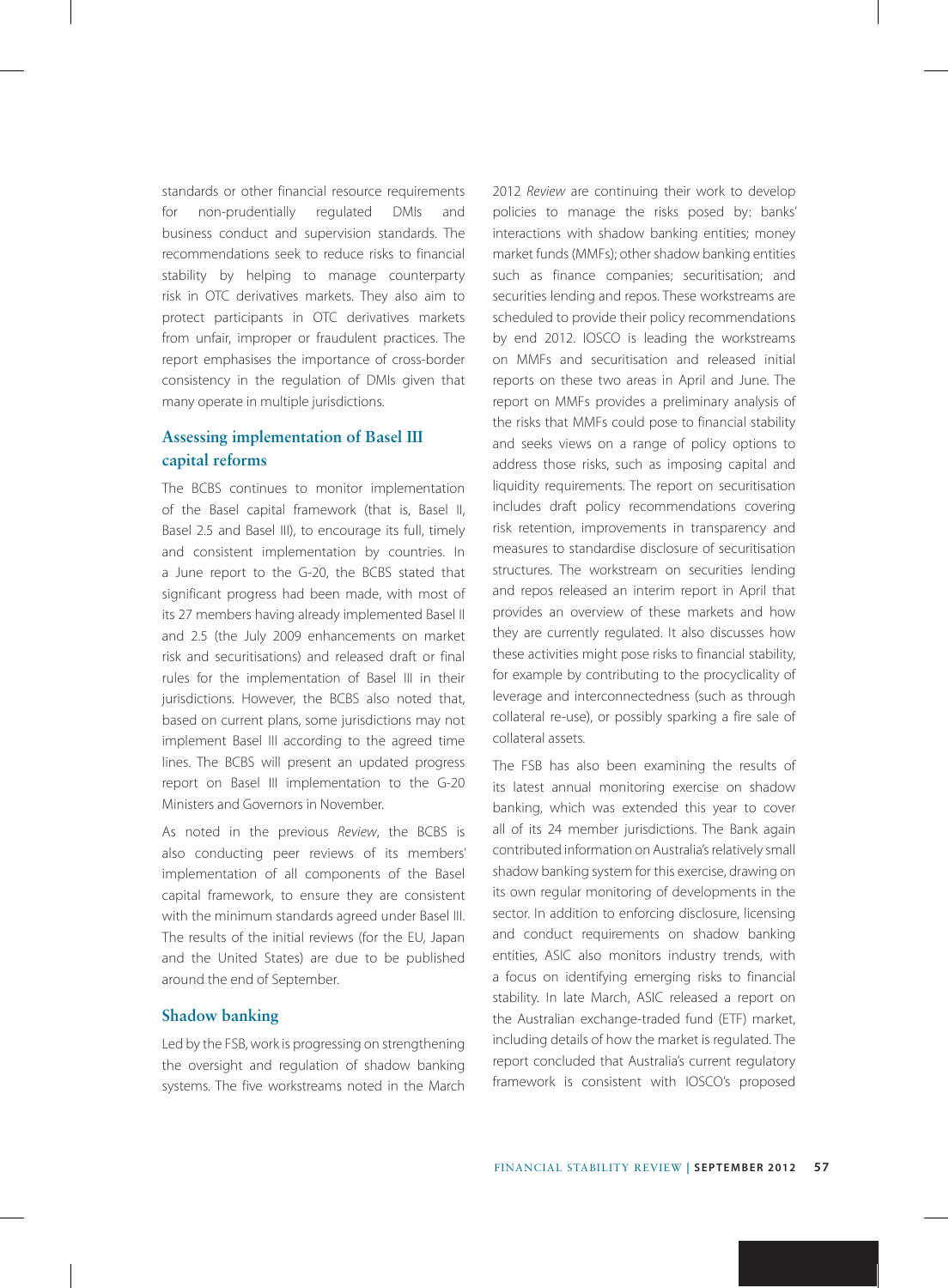international principles for the regulation of ETFs, which are due to be finalised soon.

#### **FSB and IOSCO peer reviews**

The FSB has continued with its program of 'thematic' and country peer reviews, as part of its efforts to monitor and strengthen adherence to international standards. As discussed earlier, a peer review on resolution regimes is currently under way. The recommendations of past thematic peer reviews have often led to follow-up activities by the FSB and/or national authorities. For example:

- **•** In response to recommendations from an earlier review of mortgage origination and underwriting practices, the FSB released a report in April, *Principles for Sound Residential Mortgage Underwriting Practices*, which is a principles-based framework to promote sound lending practices. The Bank was represented on the expert team that developed these principles. These principles are already having an effect on national regulatory frameworks: in June, the Canadian banking and insurance regulator issued a guideline that sets out expectations for prudent residential mortgage underwriting, based in part on the FSB principles.
- **•** Following a 2011 review on risk disclosure practices, the FSB recently sponsored the formation of a private sector task force to develop principles for improved disclosures by financial institutions of their risk exposures and risk-management practices. The principles are expected to be published in October. In a related step, the FSB is currently undertaking a thematic review of financial institutions' risk governance.

Earlier this year, IOSCO established a committee, currently chaired by ASIC, to conduct thematic and member country reviews. Similar to the FSB peer review process, the aim is to encourage full and consistent implementation of IOSCO principles and standards across jurisdictions. The first review will cover the implementation of principles related to systemic risk in securities markets.

# **Other Work of the Council of Financial Regulators (CFR)**

# **Regulation of financial market infrastructures and payments infrastructure**

As reported in the previous *Review*, the CFR undertook a public consultation in late 2011 on measures to enhance the regulation of FMIs. Following feedback from industry, the CFR recommended to the government a program of legislative reforms largely in line with its original proposals. The government subsequently released the CFR's recommendations for final consultation in late March 2012. Among its key recommendations the CFR proposed resolution measures for FMIs and powers to ensure adequate regulatory influence over cross-border FMIs.

The resolution measures recognise that the disorderly failure of an FMI could result in financial markets ceasing to operate effectively, severely disrupting the financial system. A key concern of regulators, therefore, is to ensure the continuity of critical services when an FMI is in financial distress, especially given, as noted earlier, there is often only a single FMI providing services in a particular market. If an FMI is unable to recover through its own efforts, regulators may need to intervene to maintain continuity of services while organising a recapitalisation or orderly wind-down of the FMI. The CFR recommendations would give the regulators power to appoint a statutory manager to a distressed FMI. A similar power is available to APRA for ADIs under the *Banking Act 1959*. Under the proposed reforms, the regulators would also have enhanced powers to give directions to, and impose sanctions on, FMIs.

To be able to carry out their oversight responsibilities effectively for overseas FMIs operating in Australia or domestic FMIs that are seeking to outsource their operations, ASIC and the Bank must have sufficient influence over the FMI's activities and risk-management practices. Accordingly, the CFR recommended giving the regulators explicit powers under the Corporations Actto support a proportional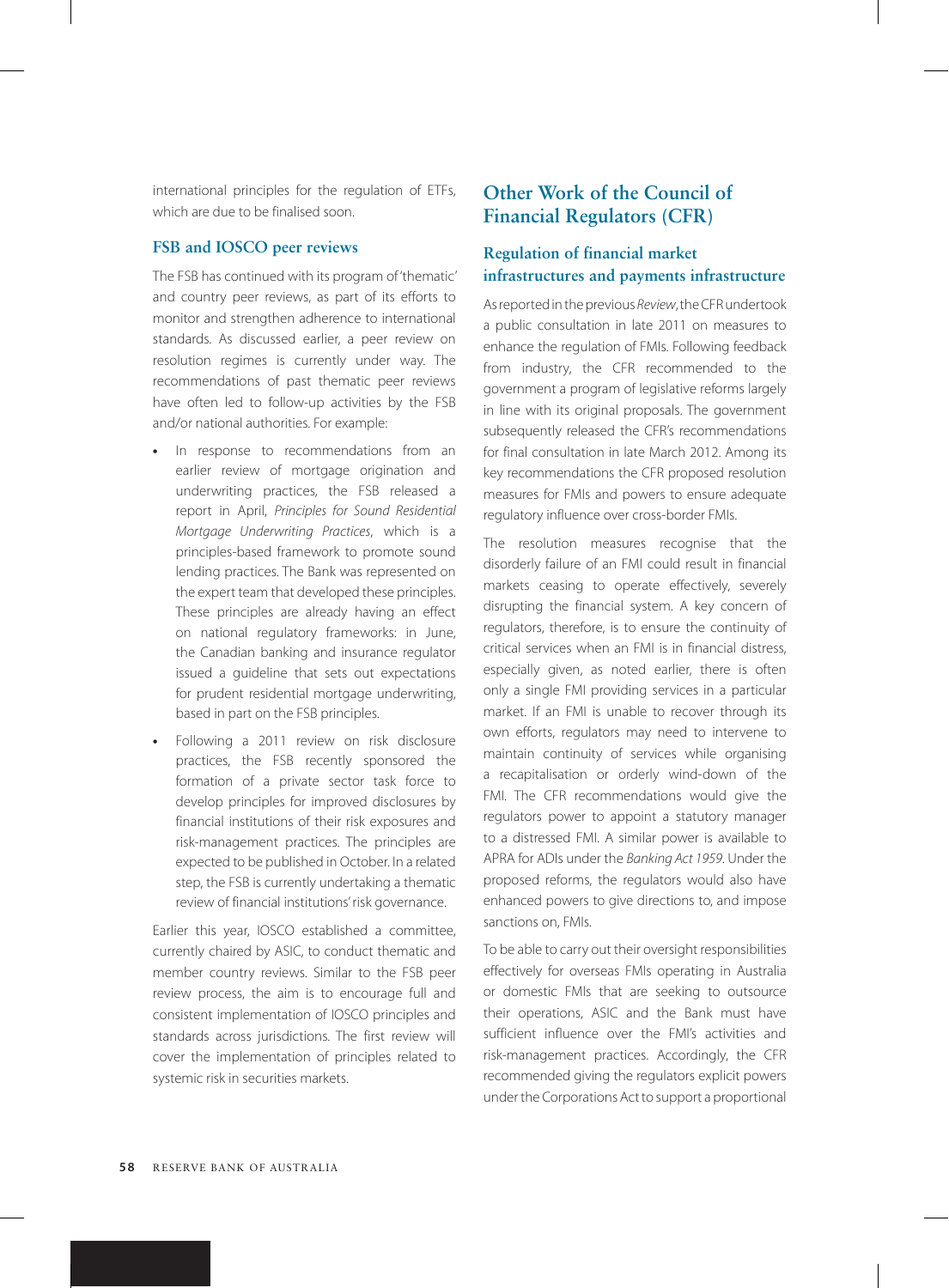and graduated 'location policy' that could require certain elements of a licensed FMI's operations to be located in Australia. To provide further clarity in this area, the CFR issued a paper in July, *Ensuring Appropriate Influence for Australian Regulators over Cross-border Clearing and Settlement Facilities*. This paper sets out a framework within which ASIC and the Bank could impose additional requirements on clearing and settlement facilities with cross-border operations. The framework considers how requirements might be escalated according to the nature and scope of a facility's operations in Australia. ASIC and the Bank are seeking feedback on specific measures within the framework as part of a broader consultation on implementation of the *Principles for Financial Market Infrastructures* discussed earlier.

CFR agencies have continued their work with the Australian Competition and Consumer Commission (ACCC) on the competition aspects of clearing and settlement. In June, the CFR published a consultation paper, *Competition in the Clearing and Settlement of the Australian Cash Equity Market*. The paper takes openness to competition and foreign participation in clearing and settlement services as a starting point. However, it acknowledges that competition can change the operating environment for banks, securities dealers, issuers and investors in ways that could have implications for financial stability and the effective functioning of markets; additional policy measures might therefore be needed. The CFR and the ACCC are currently reviewing feedback from the consultation before advising the government of their conclusions.

In July 2012, as part of the CFR's work on FMI regulation, the Bank amended its Exchange Settlement Account (ESA) policy. Recognising that settlement across central bank accounts and CCP access to central bank liquidity can contribute to financial stability, the new policy clarifies that any Australian-licensed CCP with payment arrangements giving rise to Australian dollar settlements may hold an ESA. Moreover, the policy states that any Australian-licensed CCP of systemic importance in Australia must settle any Australian dollar marginrelated, or derivatives-related payments across an ESA in its own name, or that of a related body corporate. The Bank will take into account a number of factors in determining the systemic importance of a CCP, including: the size of the facility in Australia; the availability of substitutes for the facility's services in Australia; the nature and complexity of the products cleared or settled by the facility; and the degree of interconnectedness with other parts of the Australian financial system. Both of the ASX CCPs currently settle Australian dollar obligations arising from their activities via RITS across an ESA held by their parent, ASX Clearing Corporation.

Following the Bank's decision earlier this year to formalise the requirements for reporting significant retail payment system incidents, new reporting standards were released in April. Significant incidents must now be advised to the Bank within one hour, and followed up with a post-incident report. The Bank also intends to gather regular statistics on retail payment system incidents, and will be consulting with the industry on the modalities for doing this.

## **Financial Sector Assessment Program (FSAP) review of Australia**

As noted in the March 2012 *Review*, Australia has this year undergone an IMF FSAP review. This is a follow-up to Australia's first FSAP conducted in 2005/06 and is consistent with a recent commitment of FSB members to undergo an FSAP approximately every five years. The focus of FSAP reviews is to assess the stability of a country's financial sector, the quality of its financial supervisory and crisis management arrangements, and to review progress in addressing recommendations from previous FSAPs. CFR agencies prepared background material for the IMF on aspects of Australia's financial stability and supervisory frameworks. The Bank and APRA published one of these background papers, on the financial stability policy framework, in early September.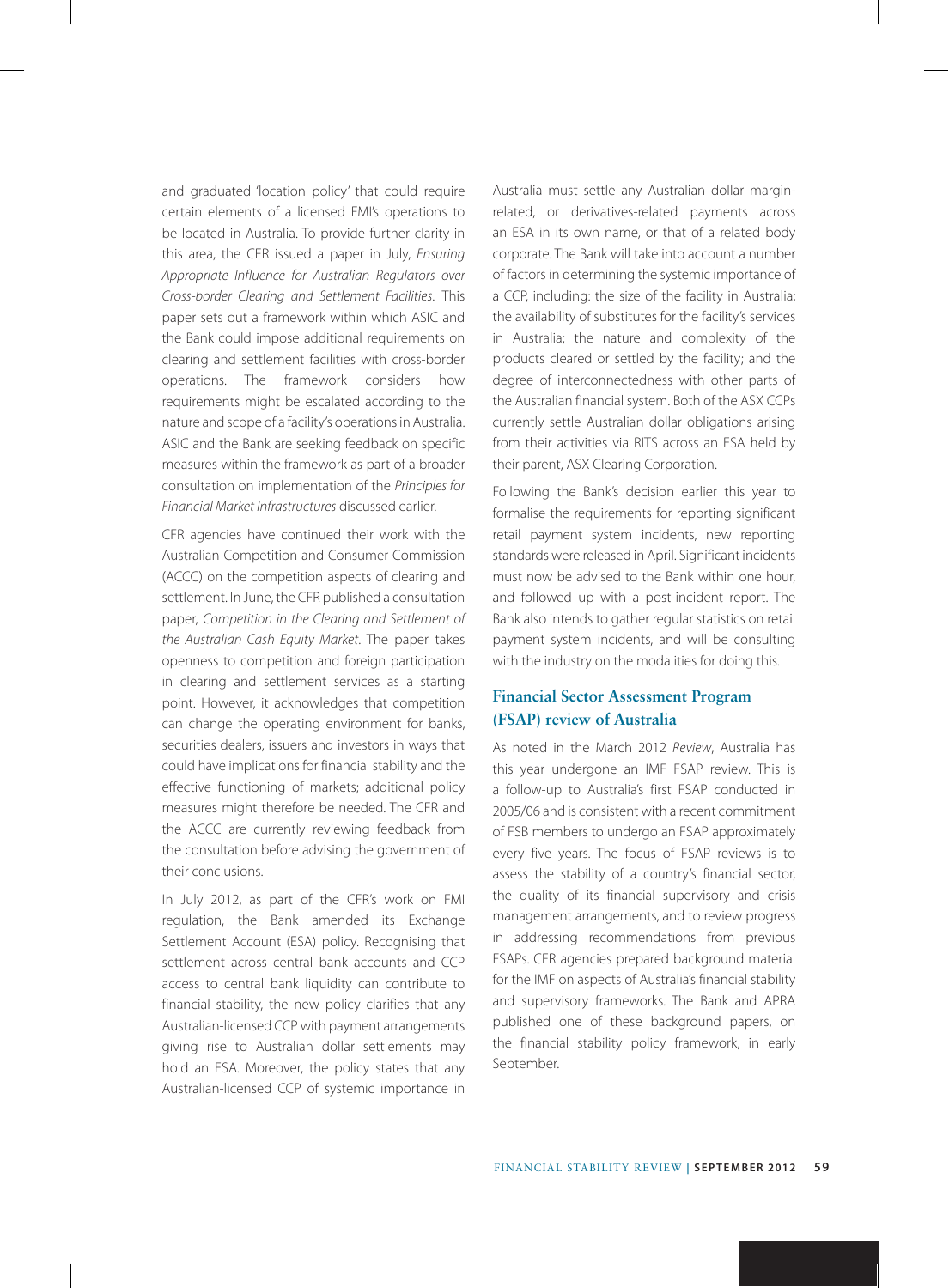Overall, the FSAP found that Australia's financial system was sound and resilient due to several factors: good economic management, prudent and proactive supervision, and effective systemic oversight. Stress testing indicated that the banking sector was likely to withstand even severe macroeconomic shocks. Discussions during the FSAP focused on a number of themes, including issues posed by a concentrated and interconnected banking system, high household debt and elevated house prices, and the banks' use of offshore funding. A combination of low public debt, a flexible exchange rate, positive domestic interest rates and a well-capitalised banking system was seen as providing ample policy space to respond to any stress event. The IMF is in the process of finalising a report containing its detailed assessment and policy recommendations, which is due to be published in late 2012.

# **Other Domestic Regulatory Developments**

# **Implementation of Basel III capital and liquidity reforms**

In late March, APRA released its 'response paper' on feedback received during consultations with the ADI industry on its proposals for implementing the Basel III capital reforms in Australia. While the paper provided detailed further guidance on the application of the new standards, APRA indicated that it does not intend to substantively alter its planned approach from that proposed in its earlier consultation (outlined in the September 2011 *Review*). Australian ADIs will be required to meet the Basel III minimum capital requirements, including regulatory adjustments, in full from 1 January 2013 and the Basel III capital conservation buffer requirement from 1 January 2016. Alongside the response paper, APRA released for consultation draft prudential standards which, together with additional proposals released in August on counterparty credit risk and other limited changes, will give effect to the

full implementation of the Basel III capital reforms in Australia. Following industry feedback on these proposals, APRA is expecting to release its final capital standards soon. It is also looking to release a further draft revised liquidity standard in December 2012.

## **Other prudential standards**

As foreshadowed in the previous *Review*, APRA has recently consulted on a draft set of prudential standards for the superannuation industry. These prudential standards would be the first for the superannuation funds regulated by APRA (following the recent passage of legislation giving APRA standards-making powers for this sector) and are aimed at strengthening the regulation of these funds, as well as putting their regulatory framework on a similar footing to ADIs and insurers. The standards cover areas such as: risk management, outsourcing, business continuity management, audit and governance. APRA is currently reviewing submissions to the consultation and intends to finalise the prudential standards by end 2012, with most of them to take effect from July 2013. To support these new prudential standards and implement the transparency and accountability recommendations of the government's Stronger Super reforms, APRA proposed in September substantially expanded data reporting requirements for APRA-regulated superannuation funds, including on investment allocation, costs and returns.

As part of a long-running review which is nearing completion, APRA published final versions of its capital standards for life and general insurers in May. The revised standards aim to increase the loss-absorbing capacity of insurers by improving the risk-sensitivity of the capital framework applying to them. For example, the reforms will require insurers to better account for the risk of incurring multiple or unusually large losses in a year, such as from multiple natural disasters, a pandemic, or higher-than-expected volatility in credit spreads as was experienced internationally during the